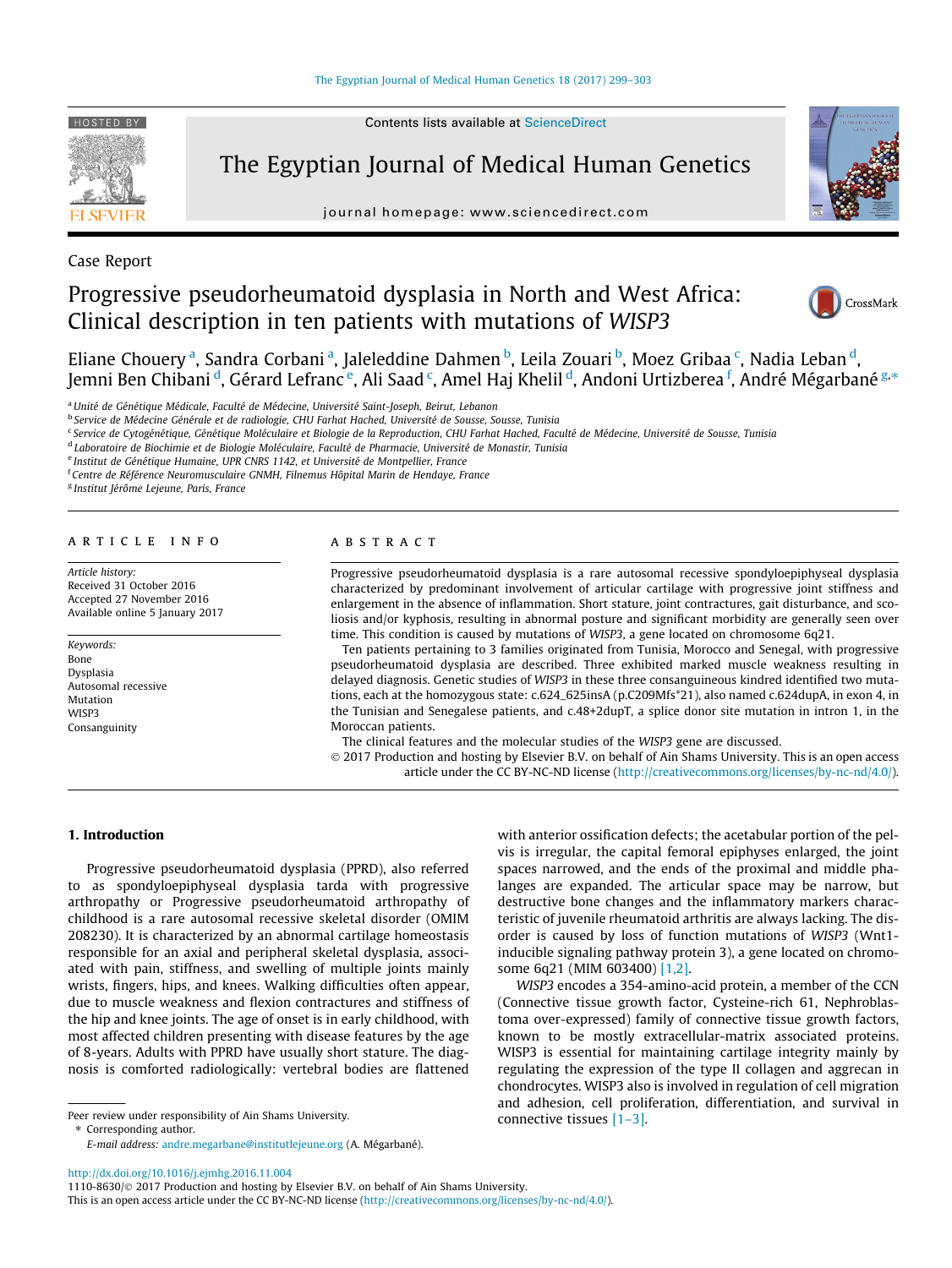We hereby report the clinical features, the radiographic data of bones, and the molecular studies of the WISP3 gene in consanguineous patients from Tunisia, Morocco and Senegal.

# 2. Patients and methods

#### 2.1. Ethical statement

This study was carried out with protocols approved by the Ethics Committees of the Monastir-Sousse Hospitals and Universities (Tunisia), the Assistance-Publique Hôpitaux de Paris, France and the Saint-Joseph University of Beirut (Lebanon). Informed consent was obtained from the patients and/or their parents before blood sampling and DNA analyses.

## 2.2. Family 1

Patients of family 1 consist of 2 Tunisian consanguineous sibs ([Fig. 1A](#page-2-0)), originating from the Centre of Tunisia, now aged 28 and 21, respectively. Early developmental milestones were normal for the affected siblings. Walking difficulties appeared between 13 and 18 years, due to flexion contractures of their hip and knee joints, followed simultaneously, or, a few months later by painful swelling of the interphalangeal joints with limited flexion, increasing stiffness of the limb joints and spine with limited flexion and extension of the knees, wrists, and elbows. Marked muscle weakness, general wasting, and short stature (height below the 3rd percentile) were also noted.

The skeletal survey revealed broad ends of the short tubular bones, especially in proximal phalanges; narrow joint spaces between the carpal bones and the interphalangeal joints, flattened vertebral bodies with rounded end plates, irregular upper and lower plates, short pedicles, wide epiphyses of the knees, short and wide femoral neck, large capital femoral epiphyses, flat and irregular articular surfaces of the knees, and narrow joint spaces ([Fig. 2](#page-3-0)). Hips replacement was performed for both sibs when they were 21 and 22 years.

# 2.3. Family 2

Family 2 [\(Fig. 1B](#page-2-0)), is originated from Marakech Morocco. Parents are second-degree cousins and are clinically healthy. The elder affected sister developed difficulties in walking associated with lower limb deformities at the age of 3. An initial diagnosis of rickets was made but without any improvement after prolonged vitamin D supplementation. Subsequently, joint contractures appeared gradually in the hips, knees and fingers. Later on, marked generalized muscle weakness appeared. Although CK levels were normal, a neuro-muscular disorder was suspected and a biopsy of the deltoid muscle performed. Results of the latter were unconclusive. Motor performance kept declining, and she became wheel-chair-bound at age 13. Her younger sister, now aged 12, had a similar clinical history but presented with additional, most probably fortuitous, mild intellectual disability.

Both patients were only able to sit unsupported, had short stature (135 cm and 130 cm; largely below the 3rd percentile) and presented with multiple joint deformities, particularly in the fingers. Interestingly, neither of them ever complained of any specific pain in any joints. Radiological examination revealed enlarged epiphyses in the fingers, elbows, and knees; platyspondyly, scoliosis, irregularities and destruction of the acetabula, and deformed femoral heads.

#### 2.4. Family 3

Six consanguineous siblings, ranging from 6 to 21 years of age, originating from Senegal, West Africa, were investigated [\(Fig. 1C](#page-2-0)). The eldest affected child achieved normal motor milestones and started complaining of difficulties in walking together with painful ankles, hips and shoulders when he was 10 years old. In parallel, he gradually developed mild muscle wasting in the distal part of the lower limbs. Muscle weakness extended in the upper limbs over the subsequent three years. Waddling gait and mild scapular winging were noted on examination. Electrophysiological studies performed at age 15 revealed minor changes consistent with a chronic neurogenic process. A muscle and nerve biopsy done shortly afterwards turned out to be inconclusive.

On examination, the decline in motor functional abilities contrasted with the preservation of muscle strength and the absence of sensory impairment. The patient continued complaining of occasional pains in hips and knees, but never exhibited general symptoms such as fever or skin rashes. He was primarily considered to have an axonal form of Charcot-Marie-Tooth disease. A closer clinical re-evaluation at age 16 showed the presence of stiff joints in the shoulders, elbows, hips and wrists whereas fingers and knees appeared normal. No growth retardation was noted. Height was at the 35th percentile. In contrast, the radiological evaluation was very suggestive of a severe spondyloepiphyseal dysplasia with marked diffuse osteoporosis, platyspondyly, and moderate enlargement of epiphyses associated with mild narrowing of the articular space in both hips. The course of the disease has been slowly deteriorating since then, with enlargement of finger joints, marked waddling gait and decline in motor abilities at age 19. The other siblings had similar symptoms with some degree of intra-familial variability whereas both parents were totally healthy.

# 2.5. Molecular studies

Given that clinical presentation and radiological abnormalities were suggestive of PPRD, molecular studies of the WISP3 gene were undertaken. EDTA blood samples were collected for genetic studies and DNA was extracted from lymphocytes by standard methods [\[4\]](#page-3-0).

The coding sequence of WISP3 (GenBank Accession Numbers: NM003880 and NM198239) gene was sequenced in all families members, after their DNA was amplified by PCR (GeneAmp PCR system 9700 from ThermoFisher). Primers sequences were designed as previously described in Delague et al. [\[5\],](#page-3-0) and checked for specificity using BLAST ([http://www.ncbi.nlm.nih.gov/blast/](http://www.ncbi.nlm.nih.gov/blast/bl2seq/wblast2.cgi) [bl2seq/wblast2.cgi\)](http://www.ncbi.nlm.nih.gov/blast/bl2seq/wblast2.cgi), DNA sequences were obtained from UCSC or Genbank databases. PCR reactions were performed using Taq DNA polymerase (Invitrogen Life technologies, Carlsbad, CA, USA). The amplification conditions for each PCR were 95  $\degree$ C for 5 min, followed by 35 cycles of 95  $\degree$ C for 30 s, the specific annealing temperature for 30 s, and 72  $\degree$ C for 30 s, with a final extension of 10 min at  $72 °C$ .

PCR products from genomic DNA were purified using the GenElute PCR clean-up kit (Sigma-Aldrich, USA), and both strands of the resultant products were sequenced using the BigDye Terminator v1.1 Cycle Sequencing Kit (Applied Biosystems, Foster City, CA, USA) under standard conditions. The labelled products were subjected to electrophoresis on an ABI 3500 Genetic Analyzer sequencing system Kit (Applied Biosystems, Foster City, CA, USA). Electropherograms were analysed using Sequence Analysis Software version 5.2 (Applied Biosystems, Foster City, CA) and compared to reference sequences using ChromasPro version 1.7.5.4 (Technelysium, Queensland, Australia).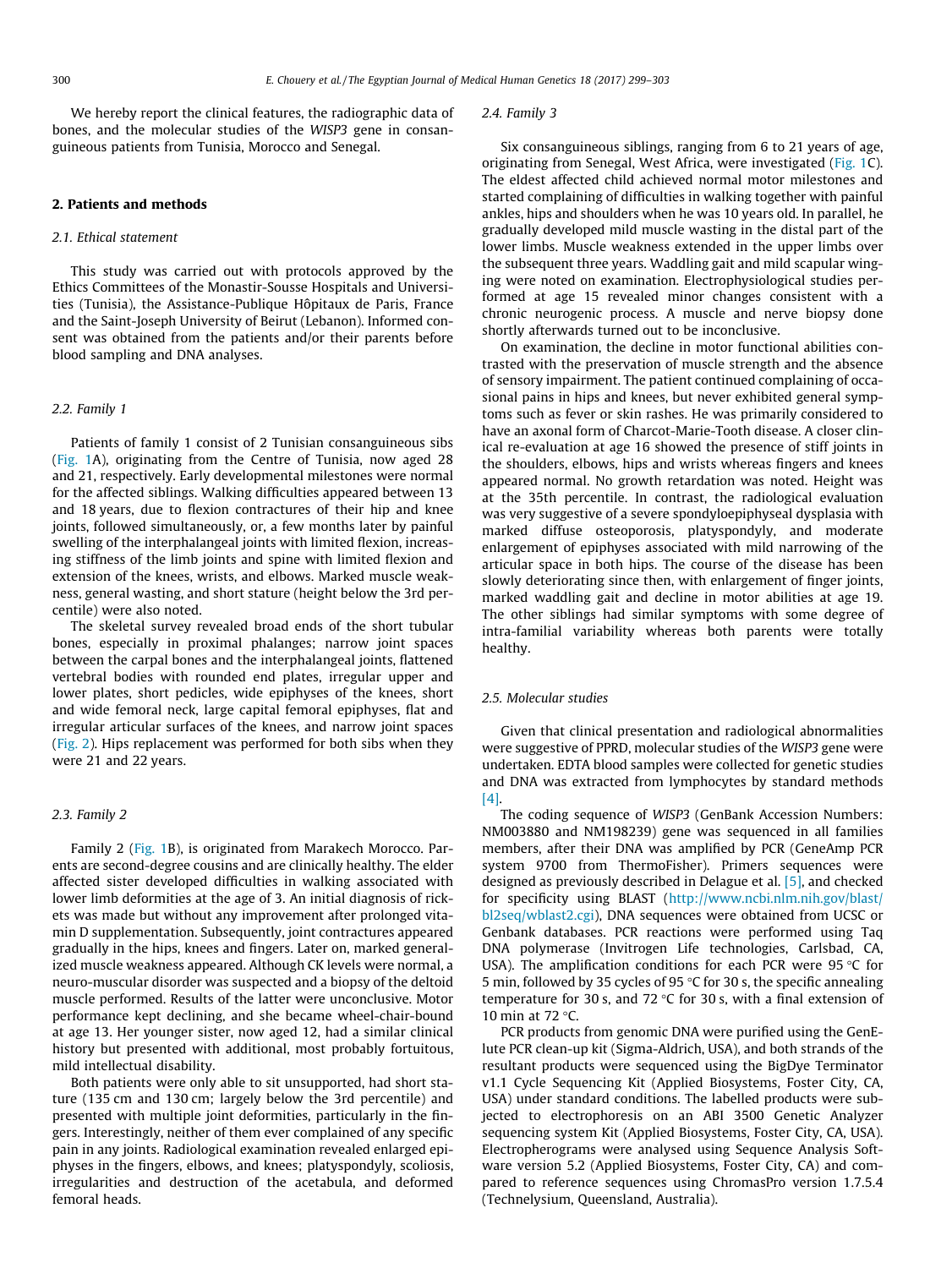**1A : Family 1 (Tunisian)**

<span id="page-2-0"></span>

**1C : Family 3 (Senegalese) 1B : Family 2 (Moroccan)**



Figure 1. Pedigree of the 3 families.

# 2.6. Molecular findings

The exploration of the entire coding sequence of WISP3 allowed the identification of the causative mutations in the patients. Patients of family 1 (Tunisian family), were found homozygous for an insert mutation c.624\_625insA (p.C209Mfs\*21), also named c.624dupA, in exon 4 of WISP3. This frameshift mutation leads to the substitution of the Cytosine at position 209 in a Methionine creating a new reading frame which introduces a premature stop codon 21 residues downstream. The Senegalese siblings (Family 3) were homozygous for the same mutation. The consanguineous

Moroccan siblings (Family 2) were homozygous for the splicing mutation c.48+2dupT in intron 1.

# 3. Discussion

Here, we report 3 families that fulfilled the clinical and radiological criteria of PPRD. The latter has been estimated to occur in approximately 1 per million people in European countries but seems much more common in Turkey and the Middle East, although its prevalence in these regions is unknown (5). The condition in all regions is likely to be underdiagnosed because it is often misdiagnosed as juvenile rheumatoid arthritis (JRA). PPRD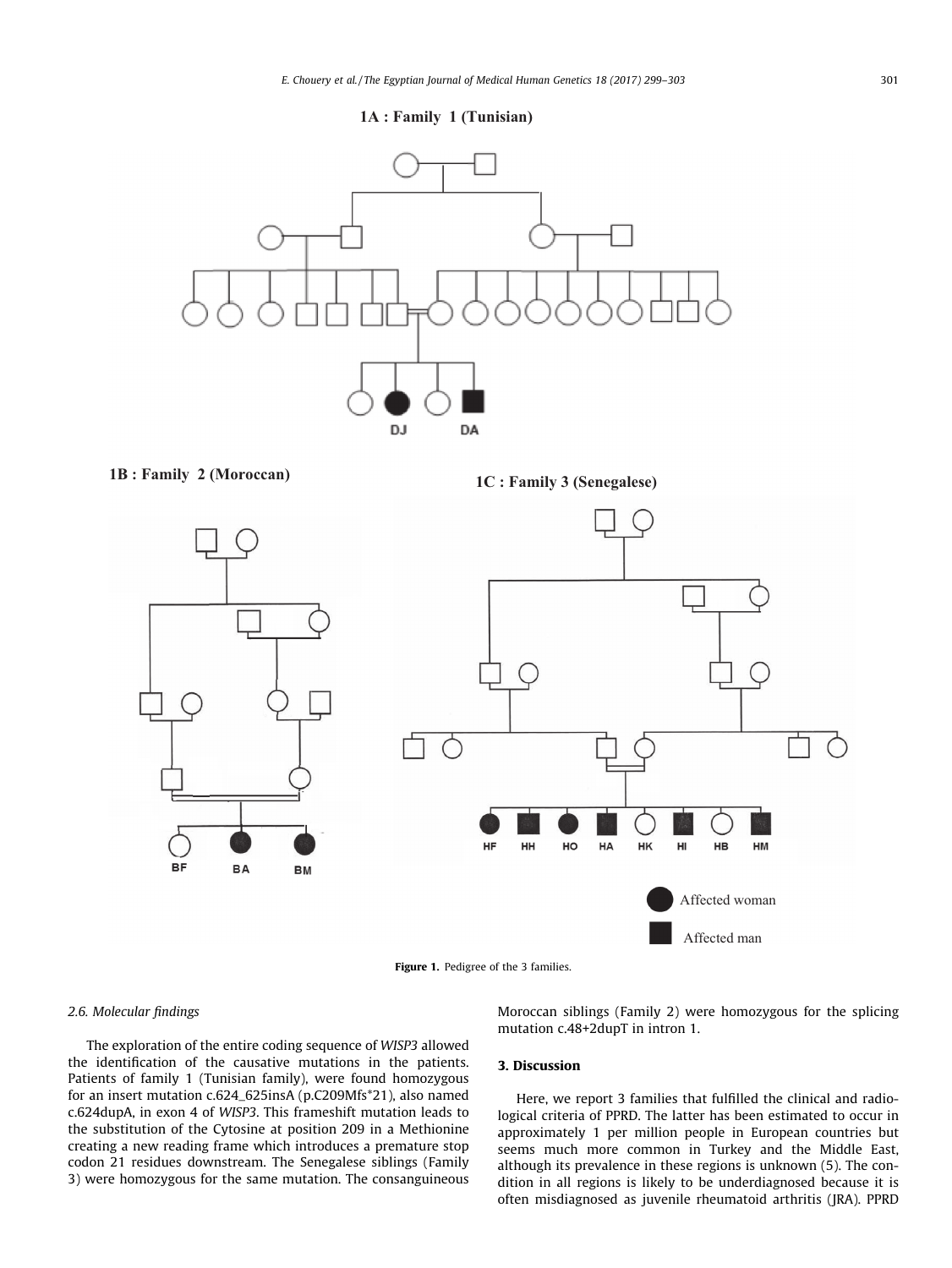<span id="page-3-0"></span> $\mathbf A$ 

B



Figure 2. X-ray showing (A) wide epiphyses of the knee with flat and irregular articular surfaces, and narrow joint spaces, and (B) the flattened vertebral bodies with rounded end plates, irregular upper and lower plates, and short pedicles.

is clearly differentiated from JRA by absence of inflammation, extra-skeletal manifestations and articular bone erosion, and different radiological features. In PPRD there is no improvement with steroids and immune-suppressive drugs.

Often noted in some PPRD patients and in all the present cases, is the muscle weakness, precipitating loss of ambulation, and leading to diagnostic mistakes. The muscular wasting might be explained by accumulation of reactive oxygen species. Indeed, it has been showed that WISP3 functions as a ligand and has a potential role in regulating the superoxide dismutase gene expression [6] and the levels of reactive oxygen species (ROS) [7]. It is considered that disturbed expression of ROS contributes, in part, to the pathology of many muscular dystrophies [8]. Thus, in PPRD, the muscle weakness, due to abnormal levels of ROS, would be a direct consequence of the mutations of WISP3.

The molecular diagnosis and the search of the mutations of WISP3 allow to avoid clearly diagnosis mistakes and to confirm without ambiguity a PPRD. The c.48+2dupT splicing mutation found at the homozygous state in the Moroccan family has already been reported in Jordanian patients  $[1,9,10]$ , raising the question of a possible founder effect owing to the Moslem conquests from the Arabian Peninsula to the North Africa from the seventh century.

The mutation c.624\_625insA (p.C209Mfs\*21), found in the Tunisian and Senegalese patients has been described in only four patients at the compound heterozygous state: two were Chinese [\[11\]](#page-4-0), one from the USA [\[12\]](#page-4-0) and the fourth from Poland [12]. The premature stop codon, carried by our patients at the homozygous state, generates a short truncated and not functional WISP3 protein, 230 amino-acids long, instead of 354. The parents inhabit neighbouring villages and the historical data on both the families support the hypothesis that the mutation would have segregated in the two families from a common ancestor who lived in the late fourteenth century in the region of Moknine and Sayada (Centre of Tunisia, near the Mediterranean sea) [\[13\].](#page-4-0)

In conclusions, we have reported the clinical and molecular study of patients with PPRD from Tunisia, Morocco and, for the first time, Senegal. The identification of the mutations in WISP3 gene, as well as of a possible founder effect, presents a major interest in these consanguineous families in order to put in place usefully the genetic counselling and, if feasible, the prenatal diagnosis.

### Acknowledgements

We are thankful to Dr. Christine Thémar-Noel (CHU Robert-Debré, Paris) and Dr. Louis Viollet (Salt Lake City, USA) for having kindly referred the families from Morocco and Senegal.

## References

- [1] [Hurvitz JR, Suwairi WM, Van Hul W, et al. Mutations in the CCN gene family](http://refhub.elsevier.com/S1110-8630(16)30079-9/h0005) [member WISP3 cause progressive pseudorheumatoid dysplasia. Nat Genet](http://refhub.elsevier.com/S1110-8630(16)30079-9/h0005) [1999;23\(1\):94–8](http://refhub.elsevier.com/S1110-8630(16)30079-9/h0005).
- [2] [Nakamura Y, Weidinger G, Liang JO, et al. The CCN family member Wisp3,](http://refhub.elsevier.com/S1110-8630(16)30079-9/h0010) [mutant in progressive pseudorheumatoid dysplasia, modulates BMP and Wnt](http://refhub.elsevier.com/S1110-8630(16)30079-9/h0010) [signaling. J Clin Invest 2007;117:3075–86](http://refhub.elsevier.com/S1110-8630(16)30079-9/h0010).
- [3] [Baker N, Sharpe P, Culley K, et al. Dual regulation of metalloproteinase](http://refhub.elsevier.com/S1110-8630(16)30079-9/h0015) [expression in chondrocytes by Wnt-1-inducible signaling pathway protein 3/](http://refhub.elsevier.com/S1110-8630(16)30079-9/h0015) [CCN6. Arthritis Rheum 2012;64\(7\):2289–99.](http://refhub.elsevier.com/S1110-8630(16)30079-9/h0015)
- [4] [Grimberg J, Nawoschik S, Belluscio L, McKee R, Turck A, Eisenberg A. A simple](http://refhub.elsevier.com/S1110-8630(16)30079-9/h0020) [and efficient non-organic procedure for the isolation of genomic DNA from](http://refhub.elsevier.com/S1110-8630(16)30079-9/h0020) [blood. Nucleic Acids Res 1989;17:8390.](http://refhub.elsevier.com/S1110-8630(16)30079-9/h0020)
- [5] [Delague V, Chouery E, Corbani S, et al. Molecular study of](http://refhub.elsevier.com/S1110-8630(16)30079-9/h0025) WISP3 in nine [families originating from the middle-east and presenting with progressive](http://refhub.elsevier.com/S1110-8630(16)30079-9/h0025) [pseudorheumatoid dysplasia: identification of two novel mutations, and](http://refhub.elsevier.com/S1110-8630(16)30079-9/h0025) [description of a founder effect. Am J Med Genet 2005;138A:118–26](http://refhub.elsevier.com/S1110-8630(16)30079-9/h0025).
- [6] [Davis L, Chen Y, Sen M. WISP3 functions as a ligand and promotes superoxide](http://refhub.elsevier.com/S1110-8630(16)30079-9/h0030) [dismutase activity. Bioch Biophys Res Commun 2006;342:259–65](http://refhub.elsevier.com/S1110-8630(16)30079-9/h0030).
- [7] [Miller DS, Sen M. Potential role of WISP3 \(CCN6\) in regulating the](http://refhub.elsevier.com/S1110-8630(16)30079-9/h0035) [accumulation of reactive oxygen species. Bioch Biophys Res Commun](http://refhub.elsevier.com/S1110-8630(16)30079-9/h0035) [2007;355:156–61.](http://refhub.elsevier.com/S1110-8630(16)30079-9/h0035)
- [8] [Terrill JR, Radley-Crabb HG, Iwasaki T, Lemckert FA, Arthur PG, Grounds MD.](http://refhub.elsevier.com/S1110-8630(16)30079-9/h0040) [Oxidative stress and pathology in muscular dystrophies: focus on protein thiol](http://refhub.elsevier.com/S1110-8630(16)30079-9/h0040) [oxidation and dysferlinopathies. FEBS J 2013;280:4149–64](http://refhub.elsevier.com/S1110-8630(16)30079-9/h0040).
- [9] [El-Shanti HE, Omari HZ, Qubain HI. Progressive pseudorheumatoid dysplasia.](http://refhub.elsevier.com/S1110-8630(16)30079-9/h0045) [Report of a family and review. J Med Genet 1997;34:559–63.](http://refhub.elsevier.com/S1110-8630(16)30079-9/h0045)